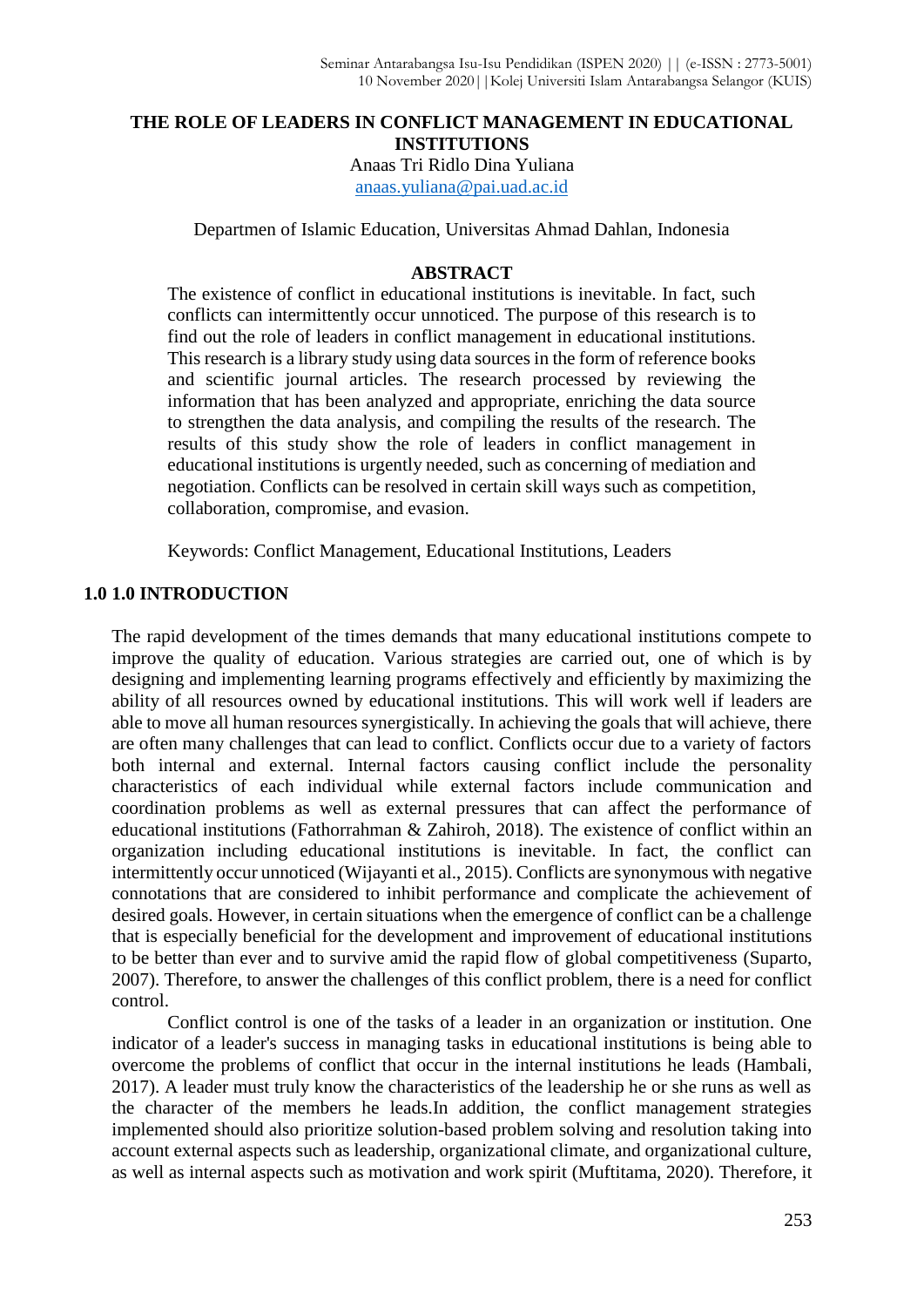takes a leader who is expected to be able to manage the conflict well, in addition to having a managerial competence in managing educational institutions (Muslim, 2014). The skills of managing these conflicts are poured into strategic measures through communication and coordination. Thus, the organization's objectives in this case educational institutions can be achieved and fulfilled (Sulistyorini, 2017).

### **2.0 2.0 RESEARCH METHODS**

This research is a library study using data sources in the form of reference books and scientific journal articles.The research process is conducted by digging into general ideas, searching for information that supports research topics, organizing appropriate materials, finding data sources in the form of main library sources namely books and articles of scientific journals, reorganization of materials and records obtained from data sources, reviewing the information that has been analyzed and appropriate to discuss and answer the formulation of research problems, enriching data sources to strengthen data analysis, and compile the results of the research.

# **3.0 3.0 RESULTS AND DISCUSSIONS**

## **3.1 Conflict**

Conflict is a state of emotional strife either within one self or between two or more people, there is a quarrel, there is a conflict between values and goals to be achieved (Syarnubi, 2016).

Conflicts at the workplace or educational institution can lead to a lot of wasted work time, poor decisions, and motivation and productivity of work down (Dewi & Handayani, 2016). In fact conflict can occur to anyone, anytime and for any reason. Conflicts within a school educational institution can occur at all levels, whether intrapersonal, interpersonal, intragroup, intergroup, intraorganization, or interorganization (Mulyasa, 2003).

- 1. Intrapersonal conflict, i.e. internal conflict that occurs within the individual. These conflicts will occur when individuals have to choose two or more conflicting objectives, and individuals are concerned which to choose to implement. For example, the conflict between school work and private events. Intrapersonal conflicts can also be caused by demands for tasks that exceed the limits of an individual's abilities.
- 2. Interpersonal conflict, i.e. conflict that occurs between one individual and another. These conflicts occur when there are differences about specific issues, actions and objectives in which the joint results are decisive. For example, conflicts between educators in choosing learning resources that fit the purpose of learning.In addition, for example, conflicts between principals and math teachers.
- 3. Intragroup conflicts, i.e. conflicts between members in one group. Each group can experience the substantive or effective conflict. Substantive conflicts occur due to different skill backgrounds, when members of a committee come to different conclusions over the same data. Meanwhile, effective conflict occurs due to emotional responses to a particular situation. Examples of intragroup conflicts, e.g. conflicts that occur in some teachers in the Teacher Deliberations of Subjects.
- 4. Intergroup conflicts, i.e. conflicts that occur between groups. Intergroup conflicts occur due to interdependence, differences in perceptions, differences in goals, and increasing demands for expertise. For example, the conflict between art teachers and chemistry teachers where art teachers see that learning songs, singing and practicing breathing needs to be voiced loudly. However, the group of chemistry teachers was disturbed because the students who had them could not concentrate on learning.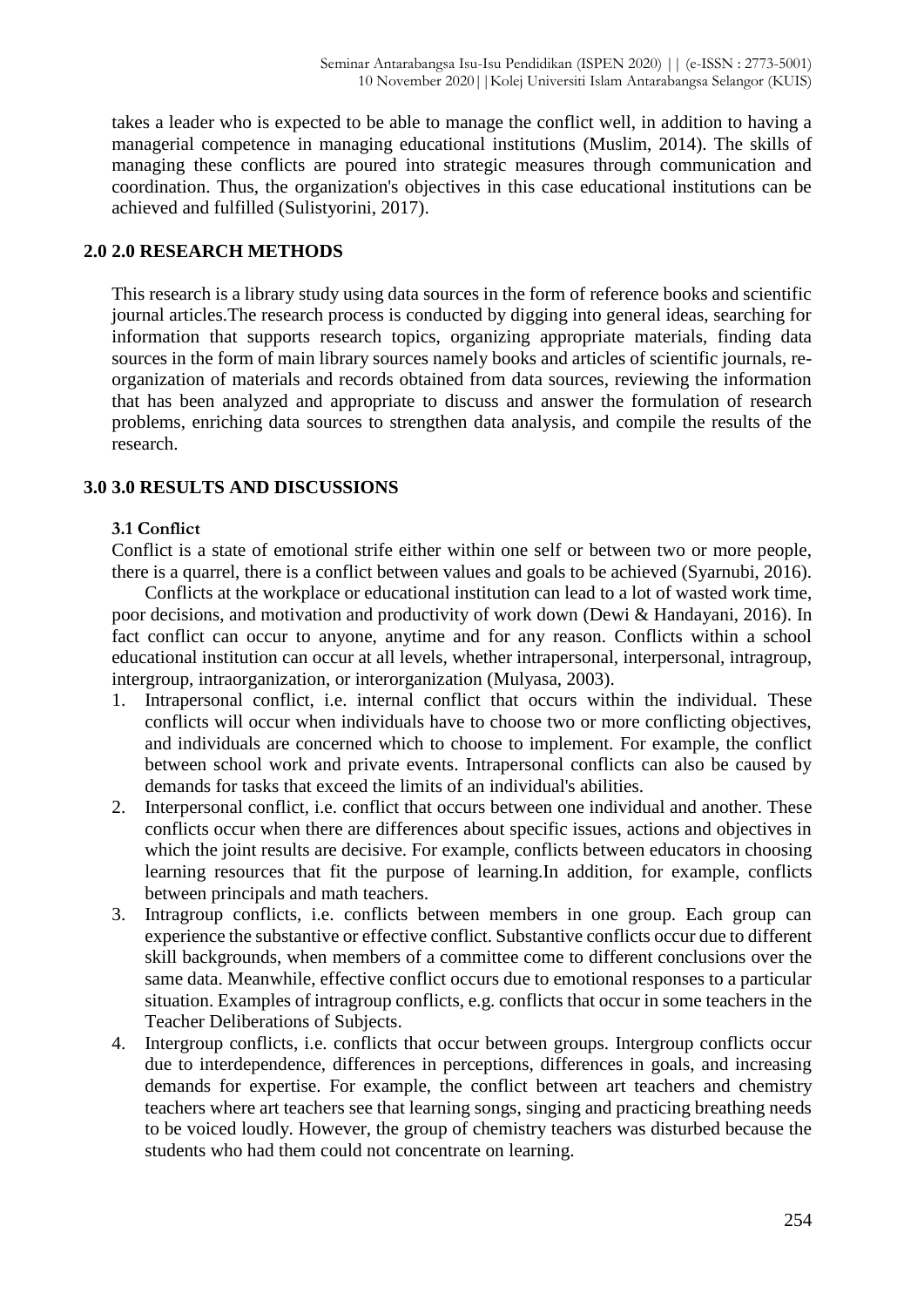- 5. Intraorganizational conflicts, i.e. conflicts that occur between parts of an organization. For example, conflicts between curriculum fields and student fields.
- 6. Interorganization conflicts, i.e. conflicts that occur due to interdependence with each other, conflicts occur depending on the actions of an organization that cause negative impact on other organizations. For example, a conflict occurs between a school and one of the community organizations (Khafidz Fuad Raya, 2016).

According to Smith, conflicts within an organization, including schools, are essentially stemming from communication problems, organizational structure, and human factors (Muliati, 2016). The conflict itself is always sourced in humans and their behavior, in addition to organizational structure and communication. Although there are several sources of conflict, the largest that often causes conflict is from the human factor itself which has a diverse and unique behavior. Therefore, there are often problems that are actually simple but because of unhealthy human behavior, it ends up being a big problem because of various provocations both within him and from the outside.

## **3.2 Conflict Management**

Conflict management is the management of conflicts by the perpetrators or third parties to steer disputes towards certain outcomes, whether calm, positive, creative, consensus, or aggressive. In addition, Romli stated that conflict management is a way by the leaders in stimulating conflict, reducing conflict and resolving conflicts aimed at improving individual performance and the productivity of educational institutions (Wijayanti et al., 2015).

Conflict management can be said to be successful if it is able to develop and implement conflict strategies properly. Conflict management in conflict management namely (Murni, 2016):

- 1. Conflict management requires clear decisions. People in organizations in educational institutions need decisive action during conflicts. The leaders must manage the problems facing educational institutions by using force, knowing, digging up information, and then doing what is best to realize a set goal.
- 2. Conflict management requires tolerance to differences. Differences are always there in every organization in the institution. Personal tolerance of difference encourages us to manage the environment well, we are asked willingly to listen and accept other people's thoughts and ideas as input. Tolerance to differences will result in a balance of views.
- 3. Conflict management can reduce passive behavior. The problem that arises in passive management is ignoring everything. Passive force is more effective at low-level conflicts because it is an evasive strategy. Passive style gives a long and unaffected appearance, although passive leaders are generally as frustrated when in intense conflict. A calmlooking appearance can calm the other side, but the passive leader must communicate that he or she is trying to solve the problem, the issues will be associated with problem solving. While fear, anxiety and guilt can make any leader ineffective, passive leaders can feel lost control. One technique for increasing confidence is to see how conflict fits into the direction of conflict motion.
- 4. Conflict management requires a reduction in manipulative behavior. Manipulative behavior in conflict management is ineffective because it reduces trust and is inconsistent in dealing with conflicts, so manipulative behavior needs to be reduced in order for conflicts to be quickly reduced and resolved.

Blake and Mouton (1964) identified five modes of conflict management: forcing, pulling, tidying up, compromising, and solving problems. After that, a conflict is managed in these five different ways depending on whether the individuals involved, especially the leader,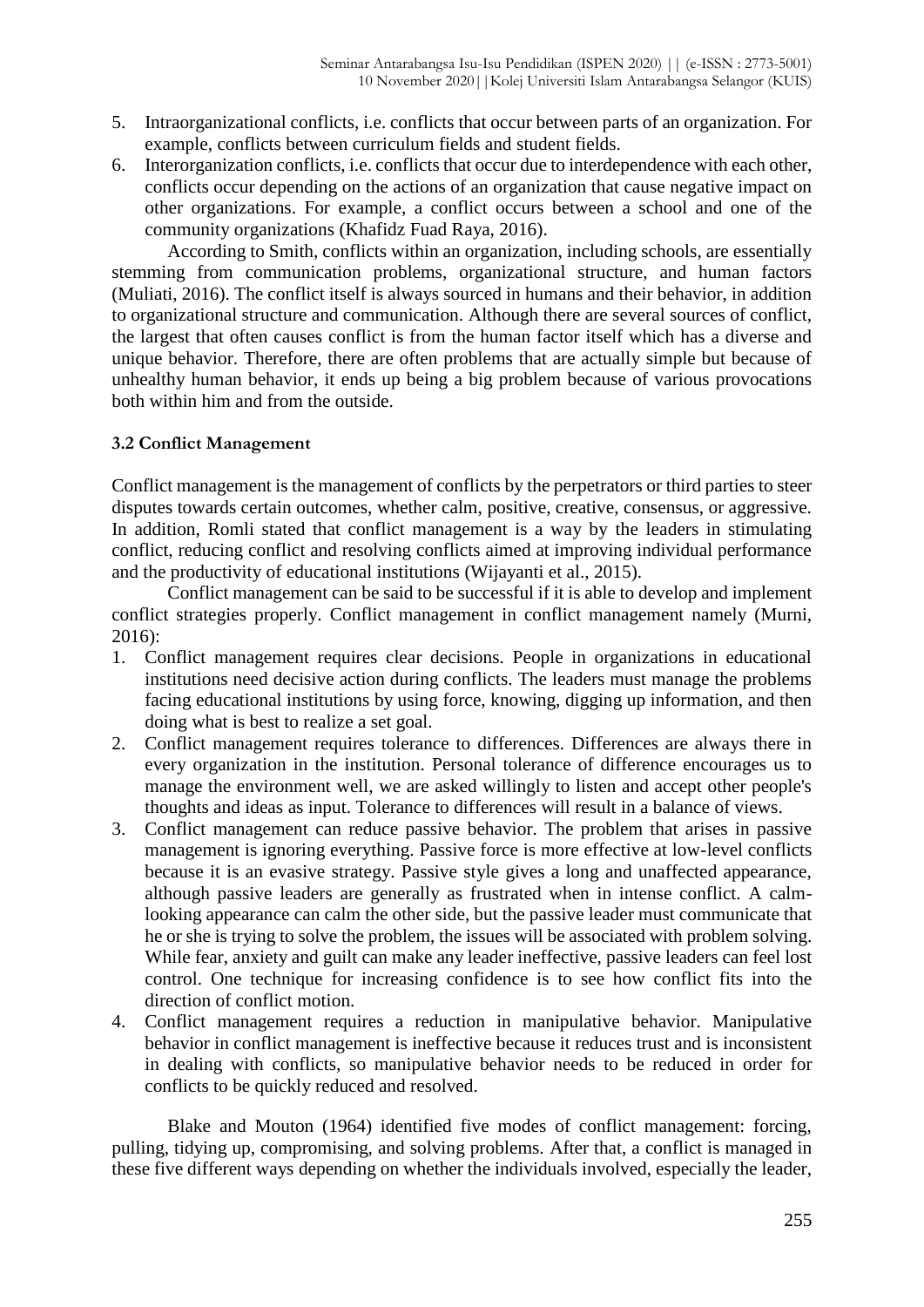have high or low attention to production and people (Montes et al., 2012). The combination of these dimensions results in five different styles: integrating, obliging, dominating, avoiding, and compromising.

- 1. Combining (integrating) high attention for yourself and others, is a style of describing parties who use cooperative behavior aimed at pursuing mutually beneficial solutions. This style implies focusing on points and shared goals rather than personal interests and involves working through conflicts with creativity, flexibility, and the exchange of open communications and information to achieve the best (or least acceptable) solution for all related parties.
- 2. Bond style or interest (low attention to self and high attention to others) is characterized by incomplete alternative evaluation and one-sided giving process – which reduces the quality of decision-making. The person who is obliged to ignore his or her own attention to satisfy the attention of the other party, and is characterized by actions such as walking with others, agreeing without critical evaluation, and giving in to the position of others.
- 3. Dominating style (high attention to self and low attention to others) has been identified by win-loss orientation or by coercive behavior to win positions on its own. This distributive style is a confrontational approach that results in one side being immune to the other. Commonly used tactics for resolving conflicts in this style include directive communication on this issue, persistent arguments for a person's position, and efforts to control interactions.
- 4. Evasive style (low attention to yourself and others) describes behavior that serves to explicitly minimize conflict, ignore it or quickly shift the conversation to a different issue. This has been attributed to a withdrawal situation, crossing, or a resigned situation.
- 5. Compromise is in the middle of the dimension of attention to self-interest and the attention of others. Compromise shows a low interest in pursuing a commonly acceptable outcome but without making a concerted effort to achieve it. Thus, both sides have some advantages and some disadvantages by letting give and receive where both parties provide some important needs or goals because they find that some results are not optimal to be accepted.

Conflict can have a positive or negative impact depending on the approach taken, so the role of a leader in conflict management is needed to reduce and resolve conflicts that occur in educational institutions.

# **3.3 The Role of Leaders in Conflict Management in Educational Institutions**

An organization in an educational institution often has conflicts, so a leader who is not only able to communicate is needed but also has to be skilled in conflict management (Nugroho, 2019). The task of leaders of educational institutions in this context must be able to resolve conflicts both within themselves, conflicts between individuals, conflicts between groups, conflicts between units, conflicts between departments, conflicts between roles, and conflicts between organizations.

If a conflict occurs in an educational institution, it must be resolved immediately, so that it does not drag on because not only individuals, but also educational institutions will suffer losses. Leaders of educational institutions must quickly read potential conflicts, anticipate conflicts, and always create steps as effective as possible in resolving conflicts. The leader's role in mediation and negotiation is equally important in resolving conflicts in educational institutions. In the case of mediation, a leader as a third party or mediator helps resolve conflicts. With a mediation system, a leader must be able to take a neutral stance to reconcile the parties in conflict (Rifa'i, 2010). Meanwhile, regarding negotiation, a leader who has negotiation skills can enable those involved in conflict to communicate and discuss with each other to find the best alternative or solution for them and educational institutions (Suparto,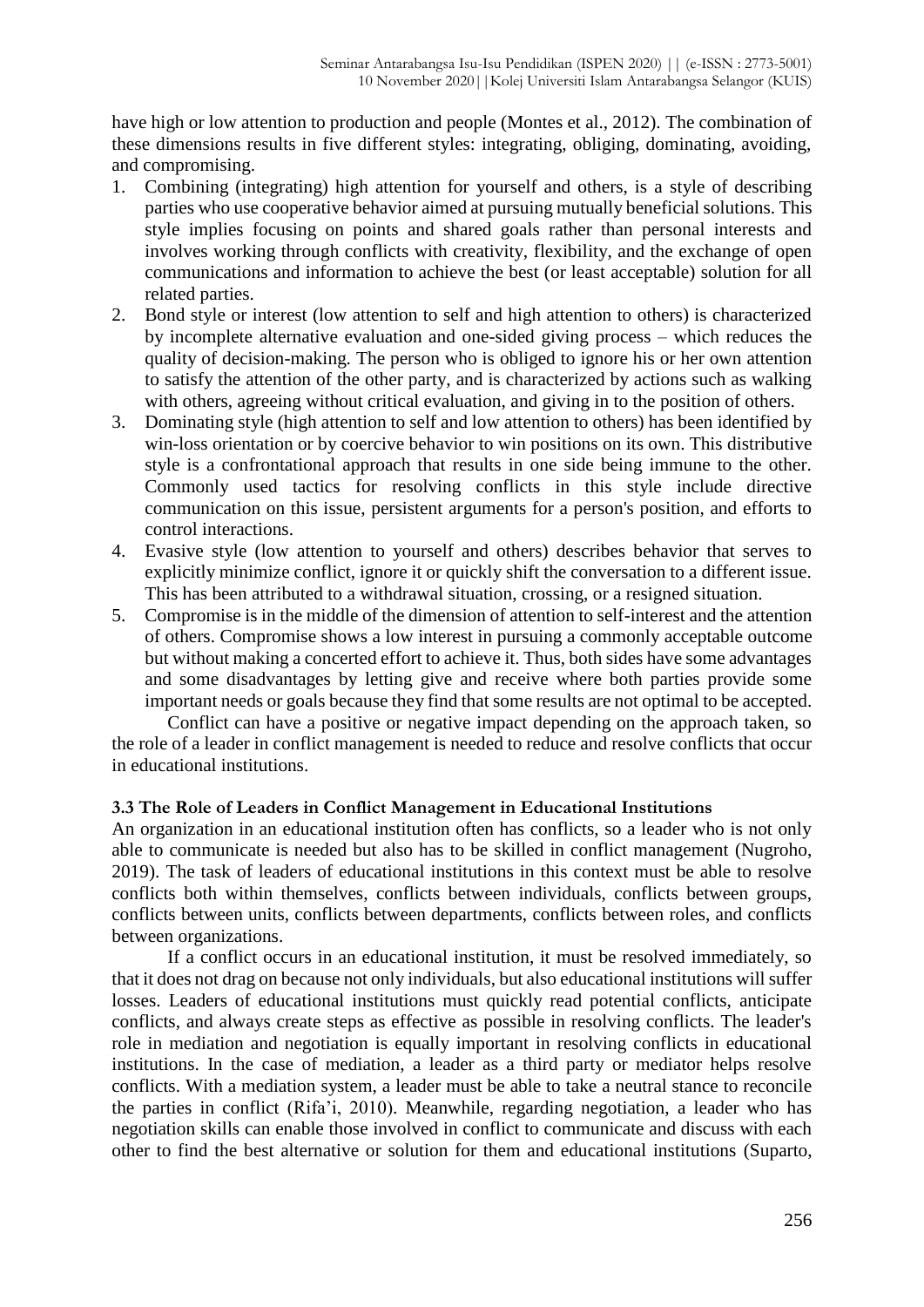2007). Therefore, the role of leaders in conflict management in educational institutions is needed as a mediator to reduce and resolve conflicts and to find the best solution together.

Constructive conflict management requires the skills of a leader. Leaders must be able to adapt their conflict management behavior to certain situations and conditions. In some cases, it is better to deal with conflict, and in other cases it is better to avoid conflict or accommodate. Conflict can be resolved by means of certain skills such as competition, collaboration, compromise, and avoidance. Leaders of educational institutions can use their power to resolve conflicts that occur. The use of these skills depend on certain situations and conditions. This means that leaders of educational institutions can use these conflict management skills as needed.

#### **4.0 4.0 CONCLUSION**

Conflicts in educational institutions can occur at all levels, both intrapersonal, interpersonal, intragroup, intergroup, intra-organizational, and interorganizational conflicts. The role of leaders in conflict management in educational institutions is needed, such as concerning mediation and negotiation. In the case of mediation, a leader acts as a third party or mediator who helps resolve conflicts and is neutral. Meanwhile, regarding negotiation, a leader who has negotiation skills can enable those involved in conflict to communicate with each other and discuss finding alternatives or solutions that are best for them and educational institutions.

Conflicts can be resolved by means of certain skills such as competition, collaboration, compromise, and dodge. The use of these skills depend on certain situations and conditions. Leaders of educational institutions can use their power to resolve conflicts that occur.

#### **5.0 5.0 BIBLIOGRAPHY**

- Dewi, T. H., & Handayani, A. (2016). Kemampuan Mengelola Konflik Interpersonal Komunikasi Interpersonal Dan Tipe Kepribadian Ekstrovert. *Jurnal Psikologo Undip*, *12*(1), 32–43.
- Fathorrahman, & Zahiroh. (2018). Manajemen Konflik di Lembaga Pendidikan Islam (Studi Kasus di Madrasah Aliyah Raudlatul Iman Ganding Sumenep). *AL-IMAN: Jurnal Keislaman Dan Kemasyarakatan*, *2*(1), 282–302.
- Hambali, M. dan. (2017). Model Pengembangan Manajemen Konflik Berbasis Sekolah. *Seminar Nasional II USM 2017*, *1*, 178–185.
- Khafidz Fuad Raya, M. (2016). Resolusi Konflik dalam Institusi Pendidikan Islam (Kajian Empirik dan Potensi Riset Resolusi Konflik). *Jurnal Pendidikan Islam Indonesia*, *1*(1), 71–85. https://doi.org/10.35316/jpii.v1i1.38
- Montes, C., Rodríguez, D., & Serrano, G. (2012). Affective choice of conflict management styles. *International Journal of Conflict Management*, *23*(1), 6–18. https://doi.org/10.1108/10444061211199304
- Muftitama, A. (2020). Strategi Komunikasi Kepemimpinan & Manajemen Konflik dengan Konsep LCCVASE (Listening, Clarifying, Confirming, Verifying, Action-Solving, Evaluating). *Ishlah: Jurnal Ilmu Ushuluddin, Adab Dan Dakwah*, *2*(2), 1–31.
- Muliati, I. (2016). Manajemen Konflik dalam Pendidikan Menurut Perspektif Islam. *Jurnal Tingkap*, *12*(1), 39–52.
- Mulyasa, E. (2003). *Menjadi Kepala Sekolah Profesional: Dalam Konteks Menyukseskan MBS dan KBK*. Bandung: PT Remaja Rosdakarya.
- Murni. (2016). Manajemen Konflik dalam Pendidikan Islam. *Intelektualita: Kajian Pendidikan, Manajemen, Supervisi Kepemimpinan, Psikologi Dan Konseling*, *4*(1), 140– 170. http://ejournal.uin-suska.ac.id/index.php/Anida/article/view/291